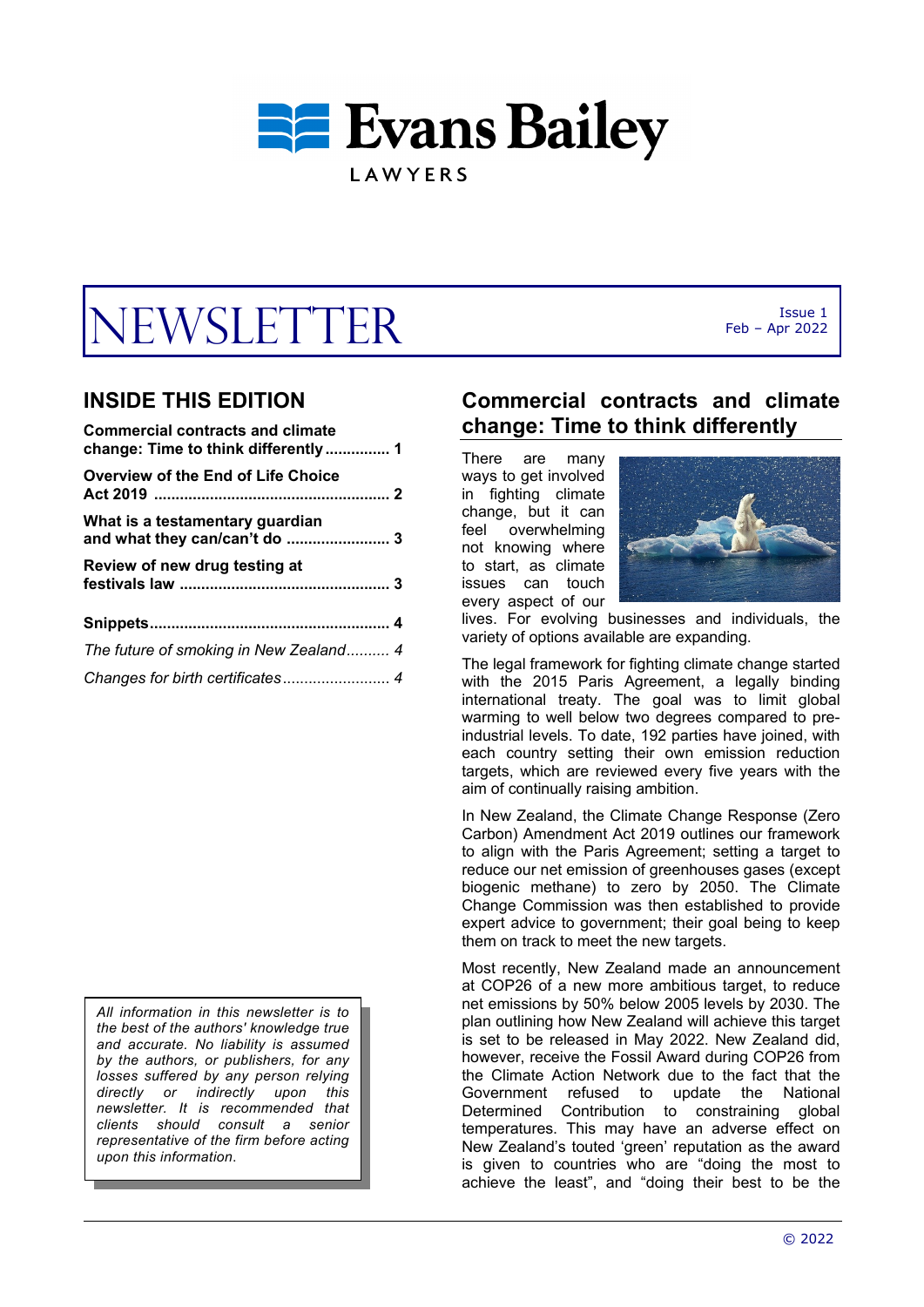worst" in terms of climate change progress/action.

Also recently, the Financial Sector (Climate-related Disclosures and Other Matters) Amendment Bill is currently in its third reading. New Zealand will be the first in the world to require mandatory reporting of, predominantly, large listed companies, banks, insurers and investment managers; to ensure climate change is routinely considered.

Of the many layers to fighting climate change, one that may not commonly be considered, is that your lawyer can help by taking action via your legal drafting.

The Chancery Lane Project is a collective of lawyers from around the globe that have focused their efforts on developing contractual clauses to help fight climate change – enter the Climate Contract Playbook (3rd Edition); delivering climate action via

legal drafting. The Playbook provides model clauses for climate solutions by incorporating climate change thinking into legal drafting. Draft clauses for a variety of documents are publicly available online for anybody to download. The clauses are drafted in the context of English law, however, a lawyer with expertise in the area of law specific to your needs would be able to assist you with the conversion process to fit within New Zealand's jurisdiction.

Areas where these draft clauses can potentially be used are commercial, corporate, construction, finance and capital markets, insurance, planning, real estate, employment, energy and transport, litigation and arbitration. There are over 70 drafted climate change clauses (which have been rigorously peer reviewed) with a user manual that provides context to the clause.

## **Overview of the End of Life Choice Act 2019**

The End of Live Choice Act 2019 came into effect in November 2021 ("the Act"). It establishes the framework for the process, the eligibility and



safeguards for the service of assisted dying in New Zealand. It is overseen by the Ministry of Health Manatu Hauroa.

Section 5 of the Act sets out the essential criteria to be eligible to receive assisted dying. The patient seeking assisted dying must:

- be at least 18 years of age,
- be a NZ citizen or a permanent resident,
- suffer from a terminal illness that is likely to end their life within six months,
- be in an advanced state of irreversible decline in physical capability,
- be experiencing unbearable suffering that cannot be relieved in a manner that the person considers tolerable, and
- be competent to make an informed decision about assisted dying.

While the first two criteria are easily verified, the other eligibility criteria are less than straight forward and may require expert evaluation. This is because the lawfulness of implementing assisted dying will depend on whether ALL the eligibility criteria have been met. If not, the person assisting could potentially be exposed to the consequences normally dictated by the Crimes Act, such as liability for murder or manslaughter.

The criteria of "experiencing unbearable suffering" could vary from one patient to the next, therefore it is an implicit requirement for the doctor to obtain as

much information as possible from the patient. If it turns out that suffering can be relieved in a way that is tolerable to the patient the "unbearable suffering" criteria will not be met and the patient will not be eligible for assisted dying.

Section 5(2) of the act provides a degree of clarification of eligibility by providing that a person is not a person who is eligible for assisted dying or an eligible person by reason only that the person:

- is suffering from any form of mental disorder or mental illness,
- has a disability of any kind; or
- is of advanced age.

Section 6 lays out the meaning of competent to make an informed decision about assisted dying. Ascertaining the required level of competence in any patient may be difficult but the Act provides a process for obtaining expert psychiatric advice when the patient's competence is in doubt.

Under section 11 of the Act, only a patient can initiate a request of assisted dying via their attending medical practitioner. Section 10 of the Act is very clear that a health practitioner cannot initiate this process on behalf of their patient. Section 33 and s.34 provides that advanced directives and welfare guardians have no weight under this Act. Section 11 provides the process that the attending medical practitioner must follow on the patient exercising this option. The steps provided for in s.11 are required to be taken before any assessment has been made of the patient's eligibility to receive assisted dying, as per s.5 mentioned above.

Section 14 applies if the medical practitioner has reached the opinion that either: the person requesting the option of receiving assisted dying is eligible, or the person requesting the option of receiving assisted dying would be a person who is eligible for assisted dying if it were established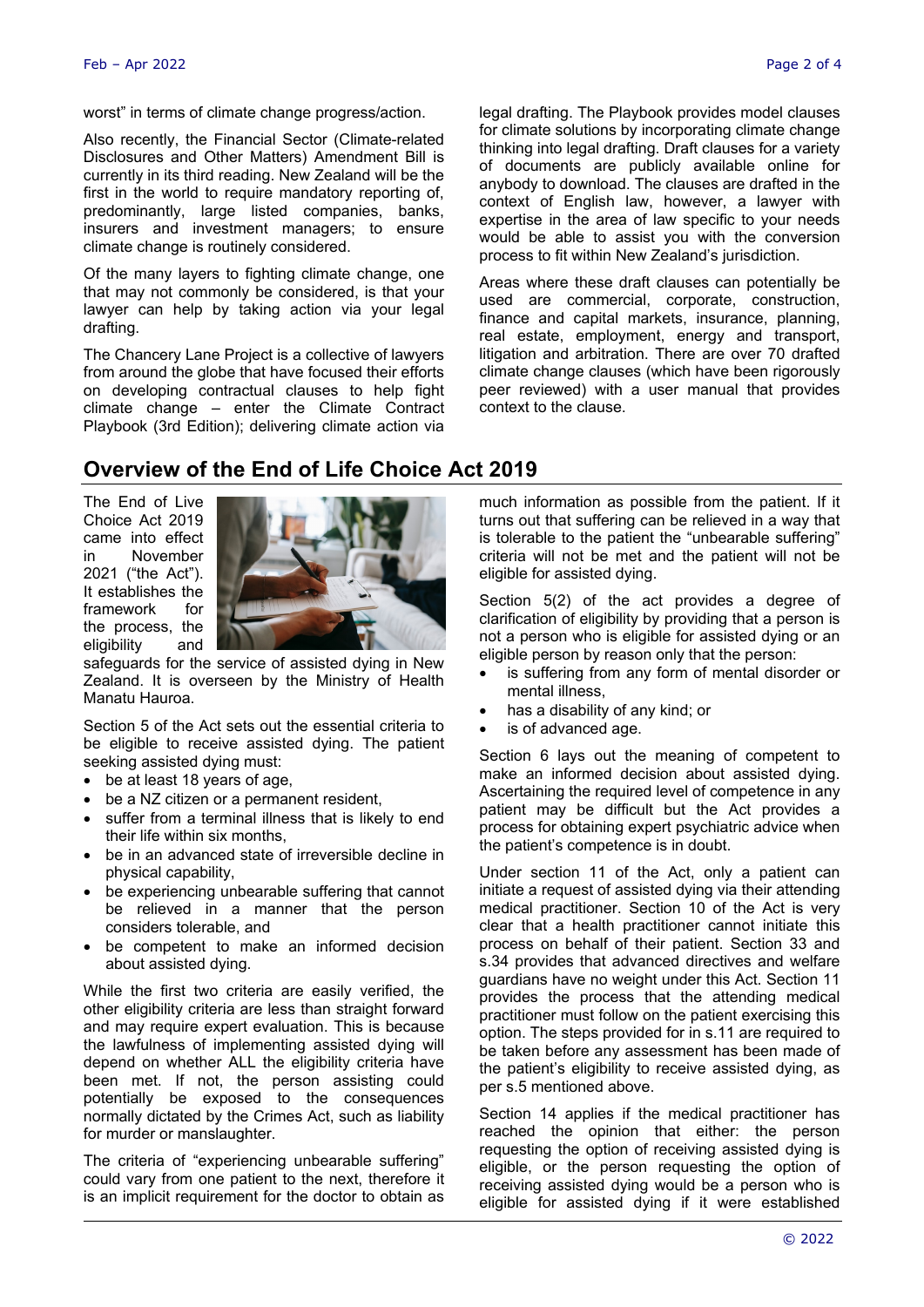under s.15 that the person was competent to make an informed decision about assisted dying. Section 15 provides for a third opinion to be given by a psychiatrist if competence is not established to satisfaction of one or both medical practitioners under s.13 or s.14.

**What is a testamentary guardian and what they can/can't do**

Generally, a mother and father are referred to as the

natural guardians of their child. Section 26 of the Care of Children Act 2004 provides that a testamentary guardian is a guardian appointed by deed or by will by a parent of a



child. This article discusses further what a testamentary guardian is and what their role allows them to do together with what they are prohibited from doing.

A testamentary guardian's role commences on the death of the parent who makes the appointment. They essentially assume part of the role as a parent for the child and must be at least 20 years old when the appointing parent dies. If the deceased parent was a sole guardian, the testamentary guardian will be the child's sole guardian. If there is a surviving parent/guardian, the testamentary guardian will be joint guardian with that surviving parent. This can ensure that the deceased parent's family stays involved with the child.

A testamentary guardian does not need to consent to their appointment, however, if they do not wish to be a testamentary guardian they would have to apply for a court order to be removed. Accordingly, it is important to discuss your wishes with the person you intend to appoint.

A testamentary guardian assists with making significant decisions for a child's wellbeing and upbringing such as:

- when the child should go to school,
- religious teachings,

time during the process.

- where they should live,
- permission for marriage under 18,
- medical treatment for the child, and
- any changes to the child's name.

Where there is more than one quardian, all guardians must make unanimous decisions about the child. Where there is a conflict, the Family Court can make orders to resolve a dispute.

Section 24 allows for no further action to be taken if coercion or pressure from another person is suspected by the attending medical practitioner or attending nurse practitioner. It is important to know that a person/patient can change their mind at any

What can't a testamentary guardian do? A testamentary guardian does not automatically gain the right to provide day-to-day care (or have custody) for the child by virtue of their appointment. They must seek a parenting order giving them the right to day-to-day care. A testamentary guardian's rights and responsibilities end when the subject child turns 18 years old, marries, enters a civil union or is in a de facto relationship.

It is important to prepare a will and include provision for the appointment of a testamentary guardian for young children, particularly in the event that both parents die, otherwise the court appoints a guardian instead. Prior to an appointment, the appointed testamentary guardian should be consulted with first and a review undertaken each year to ensure they are still suitable for the role.

It is suggested that you contact your lawyer to discuss your options in ensuring the best outcome for your children's wellbeing.

## **Review of new drug testing at festivals law**

Event organisers now have new legislation that allows for drug testing at concerts and festivals. Previously in New Zealand, drug testing organisations such as KnowYourStuffNZ have conducted tests at festivals with the risk of being prosecuted under section 12 of The Misuse of Drugs Act 1975.

On 23 November 2021, Parliament passed the Drug and Substance Checking Legislation bill ahead of the summer period where the Misuse of Drugs Act 1975 was amended to temporarily allow the Director-General of Health to appoint drug checking



service providers under section 35DA of the Act by way of notice in the New Zealand Gazette, thus allowing for drug testing at festivals whilst a licensing scheme was developed.

On 7 December 2021, the appointment provisions were automatically repealed. Providers

who were appointed before that date could continue to operate legally, even if their appointment notice expires. The Drug and Substance Checking Legislation Act 2021 now enables a licensing scheme for drug checking providers. Former Prime